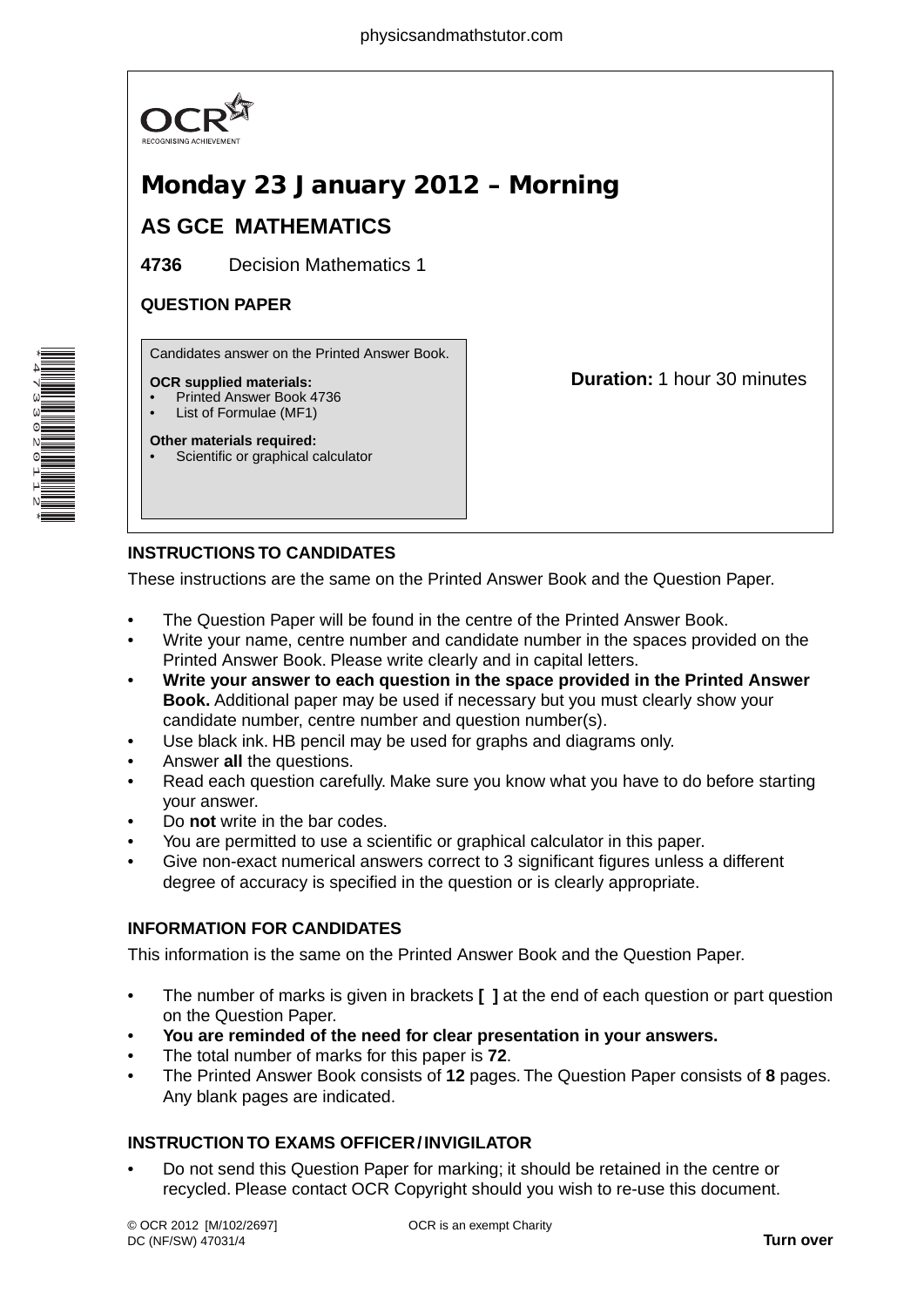**2**

**1** Tom has some packages that he needs to sort into order of **decreasing** weight. The weights, in kg, given on the packages are as follows.

3 6 2 6 5 7 1 4 9

Use shuttle sort to put the weights into decreasing order (from largest to smallest). Show the result at the end of each pass through the algorithm and write down the number of comparisons and the number of swaps used in each pass. Write down the total number of passes, the total number of comparisons and the total number of swaps used. **[6] [6]** 

- **2** A *simple* graph is one in which any two vertices are directly connected by at most one arc and no vertex is directly connected to itself. A *connected* graph is one in which every vertex is joined, directly or indirectly, to every other vertex. A *simply connected* graph is one that is both simple and connected.
	- **(i)** What is the minimum number of arcs that a simply connected graph with six vertices can have? Draw an example of such a graph. **[2]**
	- **(ii)** What is the maximum number of arcs that a simply connected graph with six vertices can have? Draw an example of such a graph. **[2]**
	- **(iii)** What is the maximum number of arcs that a simply connected Eulerian graph with six vertices can have? Explain your reasoning. **[2] [2]**
	- **(iv)** State how you know that the graph below is semi-Eulerian and write down a semi-Eulerian trail for the graph. **[2]**

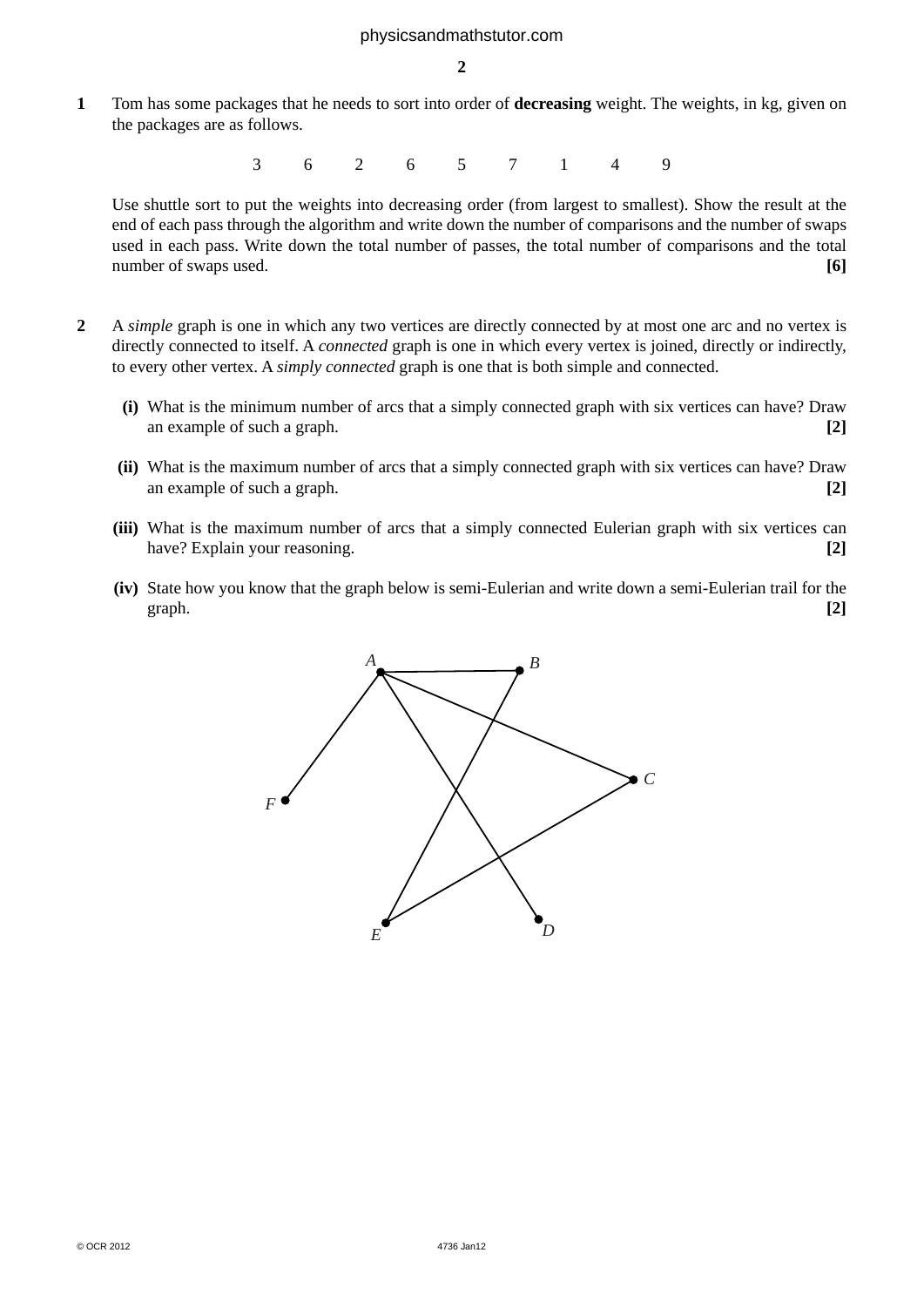

 **(i)** Apply Dijkstra's algorithm to the copy of this network in the answer booklet to find the least weight path from *A* to *F*. State the route of the path and give its weight. **[6]**

In the remainder of this question, any least weight paths required may be found without using a formal algorithm.

- **(ii)** Apply the route inspection algorithm, showing all your working, to find the weight of the least weight closed route that uses every arc at least once. **[3]**
- **(iii)** Find the weight of the least weight route that uses every arc at least once, starting at *A* and ending at *F*. Explain how you reached your answer. **[4]**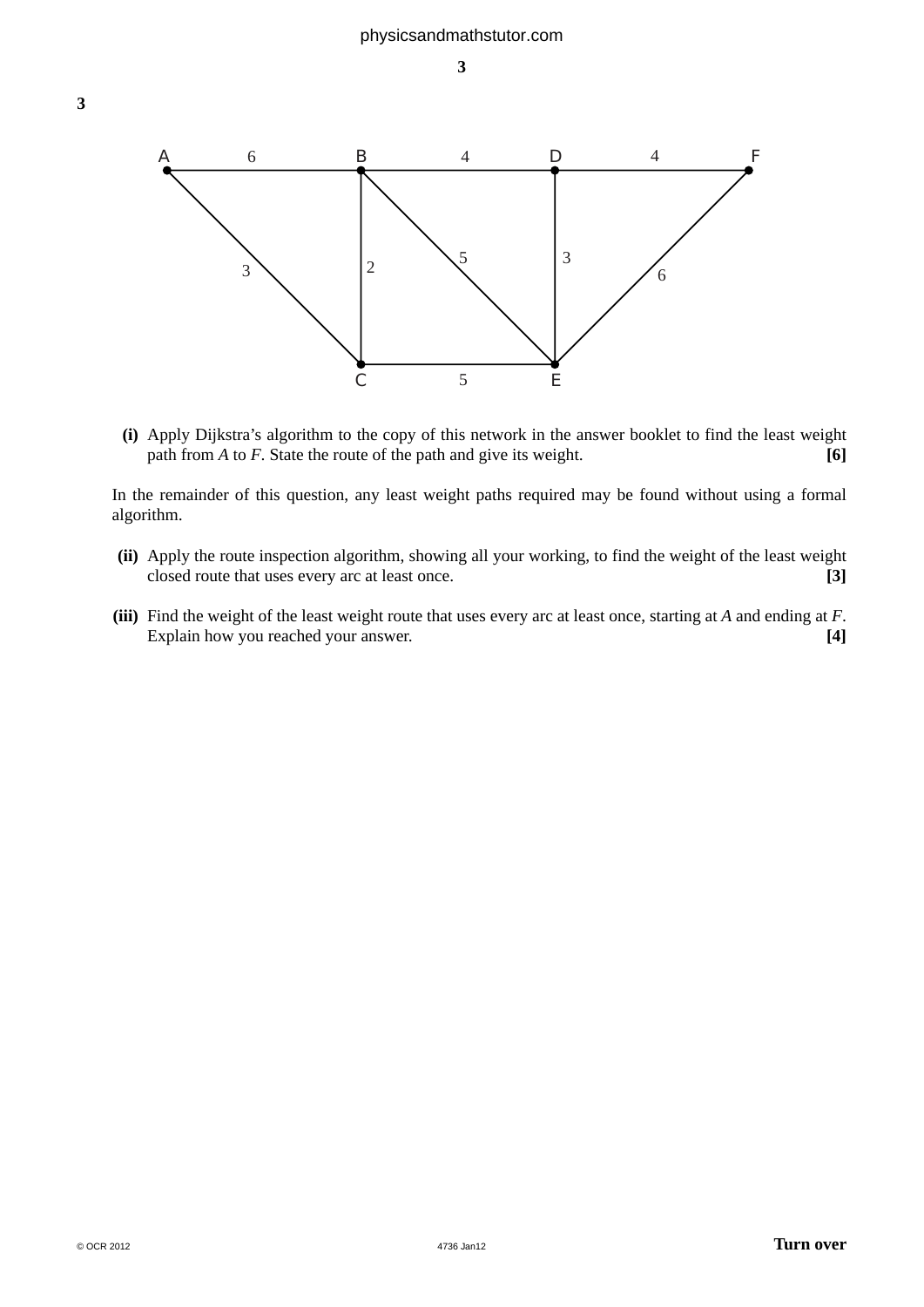**4**

**4** Lucy is making party bags which she will sell to raise money for charity. She has three colours of party bag: red, yellow and blue. The bags contain balloons, sweets and toys. Lucy has a stock of 40 balloons, 80 sweets and 30 toys. The table shows how many balloons, sweets and toys are needed for one party bag of each colour.

| Colour of party bag | <b>Balloons</b> | Sweets | <b>Toys</b> |
|---------------------|-----------------|--------|-------------|
| Red                 |                 |        |             |
| Yellow              |                 |        |             |
| Blue                | n               |        |             |

Lucy will raise £1 for each bag that she sells, irrespective of its colour. She wants to calculate how many bags of each colour she should make to maximise the total amount raised for charity.

Lucy has started to model the problem as an LP formulation.

Maximise  $P = x + y + z$ , subject to  $3x + 7y + 6z \le 80$ .

- **(i)** What does the variable *x* represent in Lucy's formulation? **[1]**
- **(ii)** Explain why the constraint  $3x + 7y + 6z \le 80$  must hold and write down another two similar constraints. **[3]**
- **(iii)** What other constraints and restrictions apply to the values of *x*, *y* and *z*? **[1] (iv)** What assumption is needed for the objective to be valid? **[1] (v)** Represent the problem as an initial Simplex tableau. Do **not** carry out any iterations yet. **[3]**
- **(vi)** Perform **one** iteration of the Simplex algorithm, choosing a **pivot from the** *x* **column**. Explain how the choice of pivot row was made and show how each row was calculated. **[6]**
- **(vii)** Write down the values of *x*, *y* and *z* from the **first** iteration of the Simplex algorithm and hence find the number of bags of each colour that Lucy should make according to this non-optimal tableau. **[2]**

In the optimal solution Lucy makes 10 bags.

 **(viii)** Without carrying out further iterations of the Simplex algorithm, find a solution in which Lucy should make 10 bags. **[1]**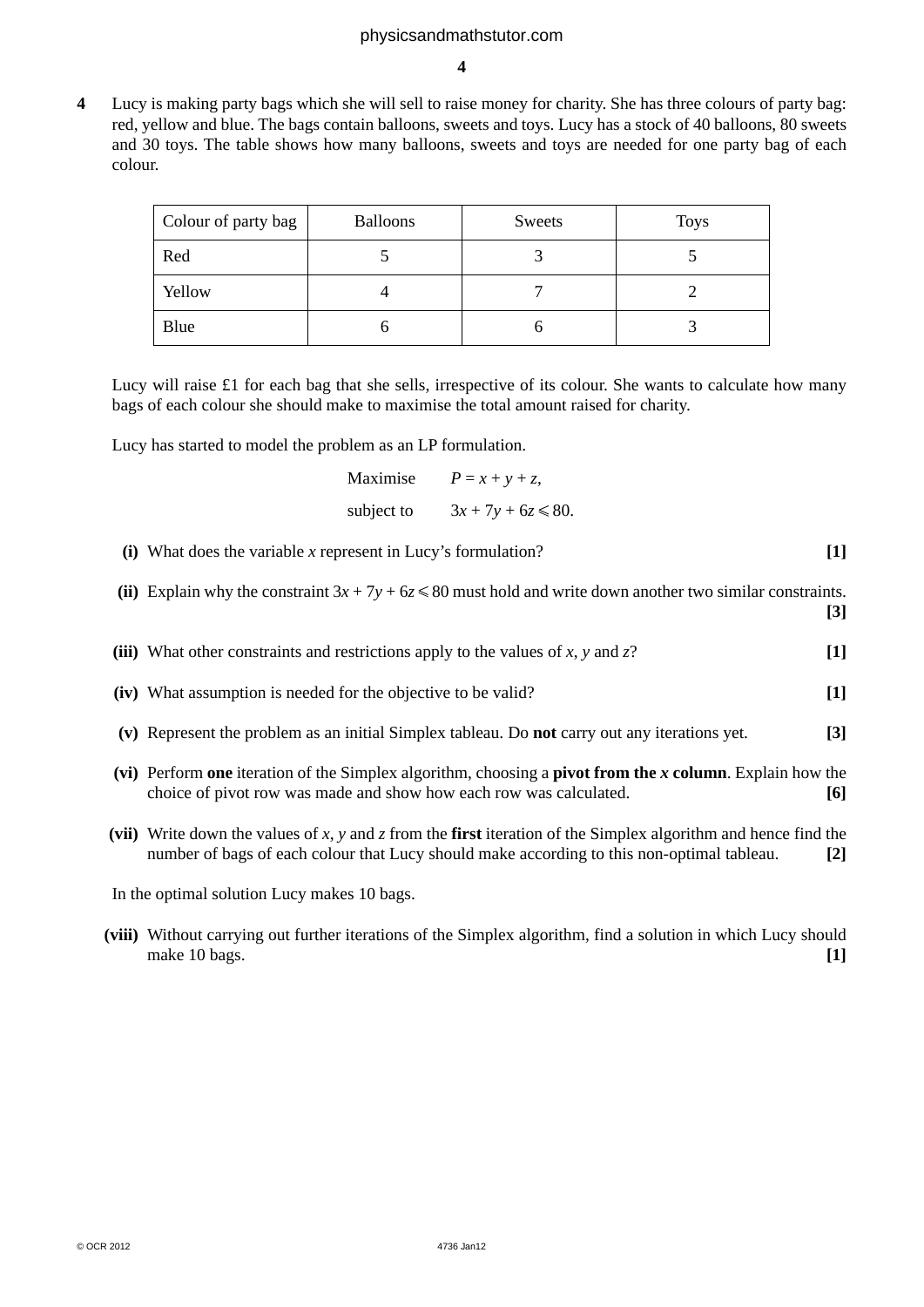**5**

**5** The table shows the road distances in miles between five places in Great Britain. For example, the distance between Birmingham and Cardiff is 103 miles.

| Ayr |     |            |           |        |
|-----|-----|------------|-----------|--------|
| 250 |     | Birmingham |           |        |
| 350 | 103 | Cardiff    |           |        |
| 235 | 104 | 209        | Doncaster |        |
| 446 | 157 | 121        | 261       | Exeter |

- **(i)** Complete the network in the answer booklet to show this information. The vertices are labelled by using the initial letter of each place. **[2]**
- **(ii)** List the ten arcs by increasing order of weight. Apply Kruskal's algorithm to the list. Any entries that are crossed out should still be legible. Draw the resulting minimum spanning tree and give its total weight. **[4]**

A sixth vertex, *F*, is added to the network. The distances, in miles, between *F* and each of the other places are shown in the table below.

| Distance from $F$ | 200 | 150 | 59 | 250 |
|-------------------|-----|-----|----|-----|

- **(iii)** Use the weight of the minimum spanning tree from part **(ii)** to find a lower bound for the length of the minimum tour (cycle) that visits every vertex of the extended network with six vertices. **[2]**
- **(iv)** Apply the nearest neighbour method, starting from vertex *A*, to find an upper bound for the length of the minimum tour (cycle) through the **six** vertices. **[2]**
- **(v)** Use the two least weight arcs through *A* to form a least weight path of the form *SAT*, where *S* and *T* are two of {*B*, *C*, *D*, *E*, *F*}, and give the weight of this path. Similarly write down a least weight path of the form *UEV*, where *U* and *V* are two of  $\{A, B, C, D, F\}$ , and give the weight of this path. You should find that the two paths that you have written down use all six vertices. Now find the least weight way in which the two paths can be joined together to form a cycle through

all six vertices. Hence write down a tour through the six vertices that has total weight less than the upper bound. Write down the total weight of this tour. **[8]**

**Question 6 is printed overleaf.**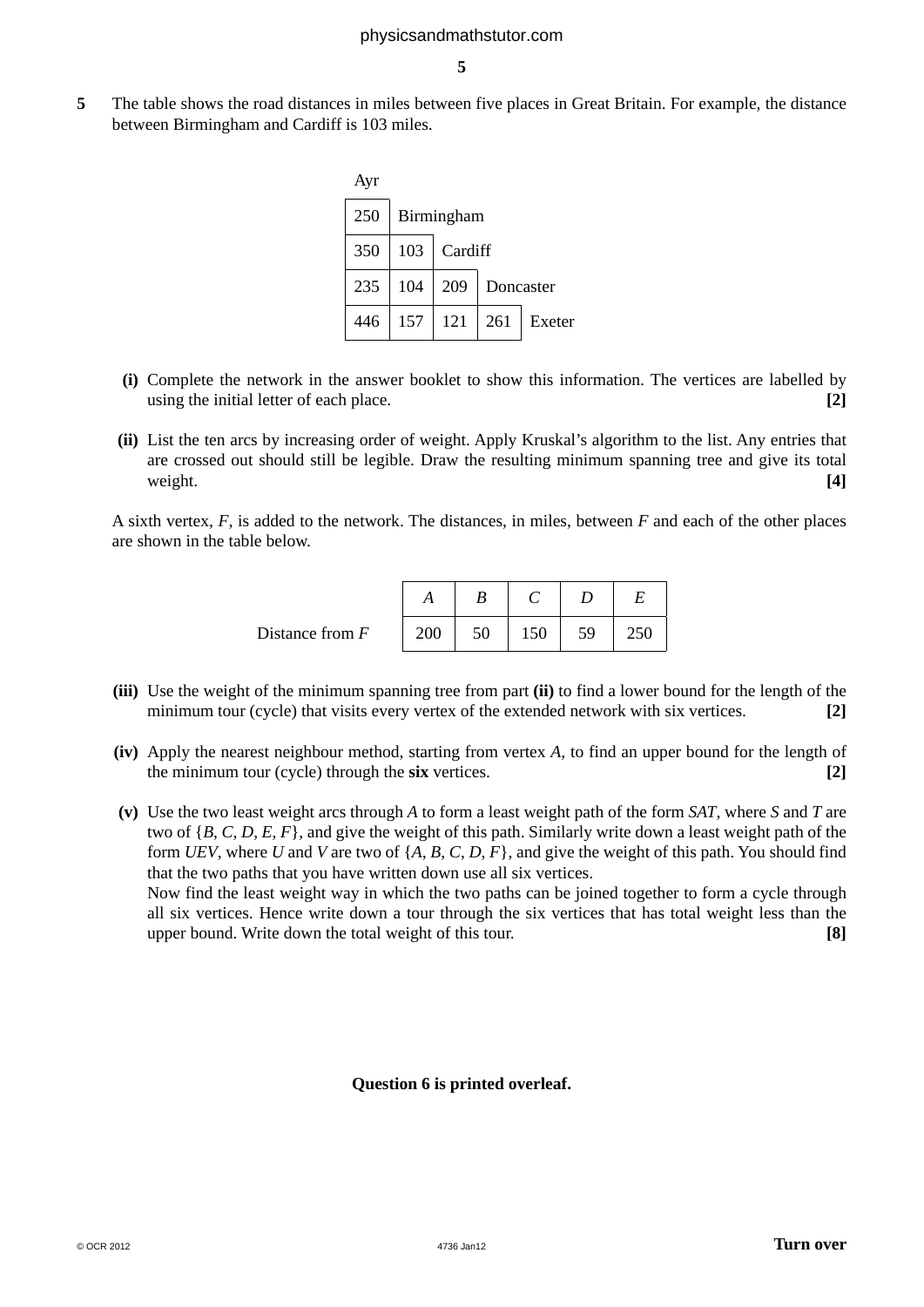### **6**

**6** The function INT(*C*) gives the largest integer that is less than or equal to *C*. For example: INT(4.8) = 4, INT(7) = 7, INT(0.8) = 0, INT(-0.8) = -1, INT(-2.4) = -3.

Consider the following algorithm.

| Line 10   | Input $A$ and $B$                                  |
|-----------|----------------------------------------------------|
| Line 20   | Calculate $C = B \div A$                           |
| Line 30   | Let $D = INT(C)$                                   |
| Line 40   | Calculate $E = A \times D$                         |
| Line 50   | Calculate $F = B - E$                              |
| Line $60$ | Output the value of $F$                            |
| Line 70   | Replace $B$ by the value of $D$                    |
| Line 80   | If $B = 0$ then stop, otherwise go back to line 20 |
|           |                                                    |

- **(i)** Apply the algorithm using the inputs  $A = 10$  and  $B = 128$ . Record the values of *A*, *B*, *C*, *D*, *E*, and *F* every time they change. Record the output each time line 60 is reached. **[4]**
- **(ii)** Show what happens when the input values are  $A = 10$  and  $B = -13$ . [5]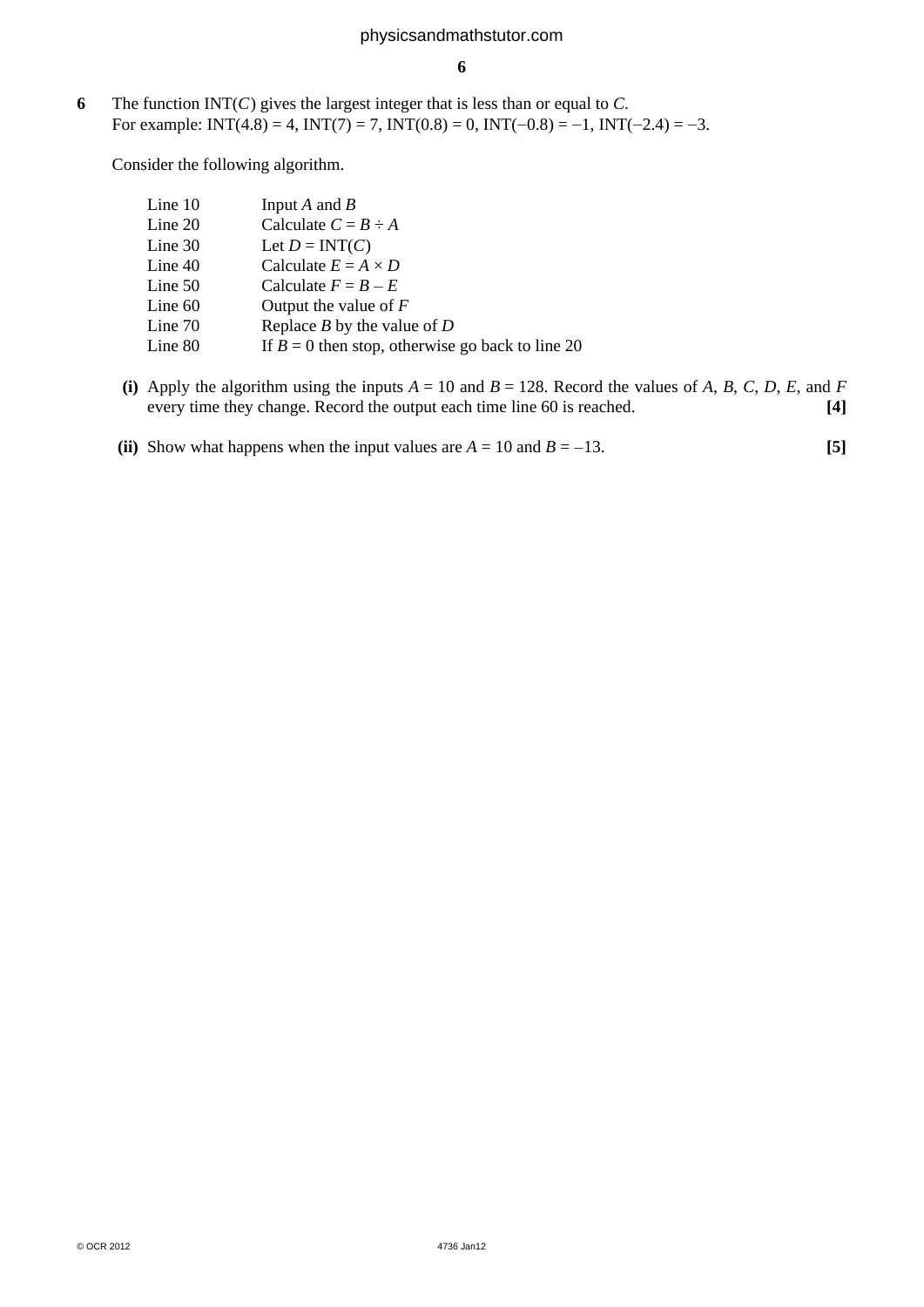### **7**

### **BLANK PAGE**